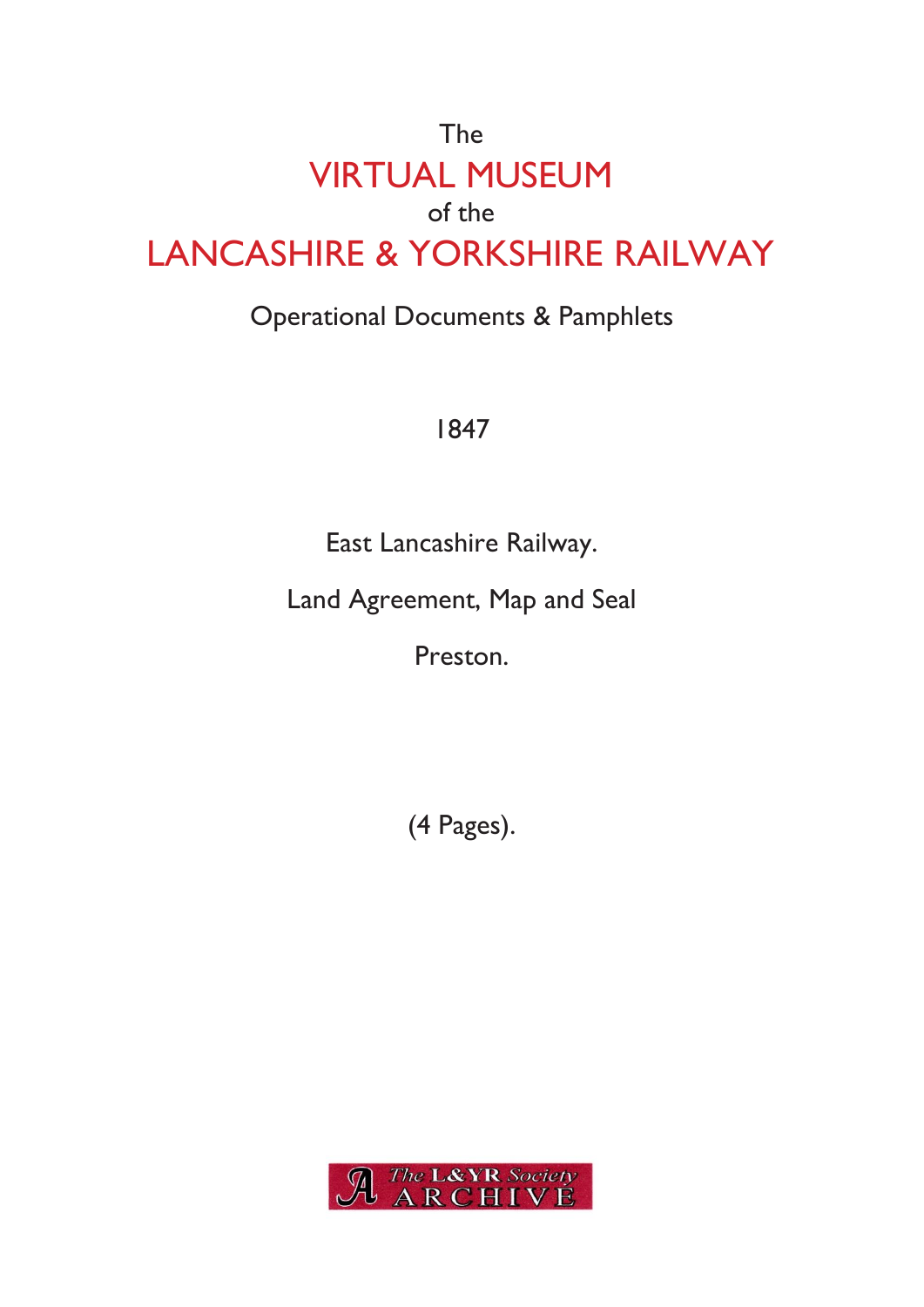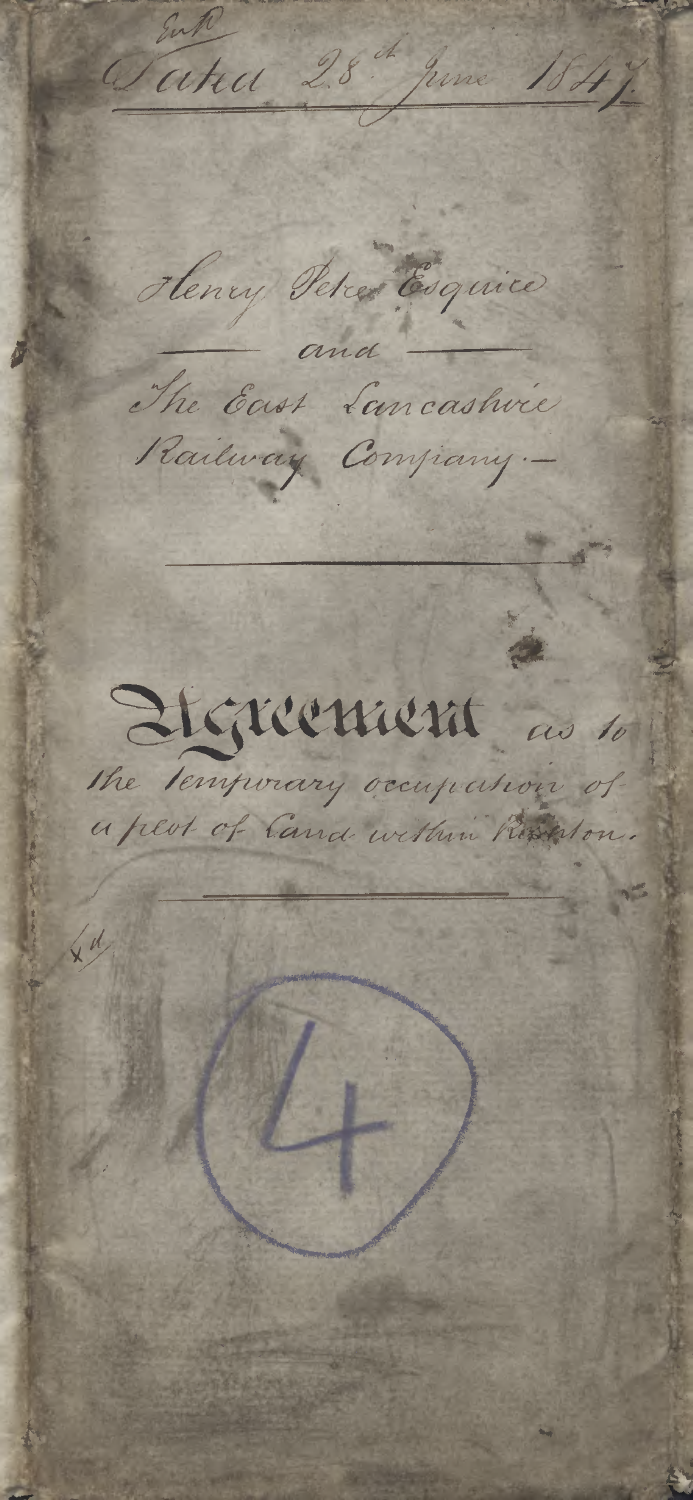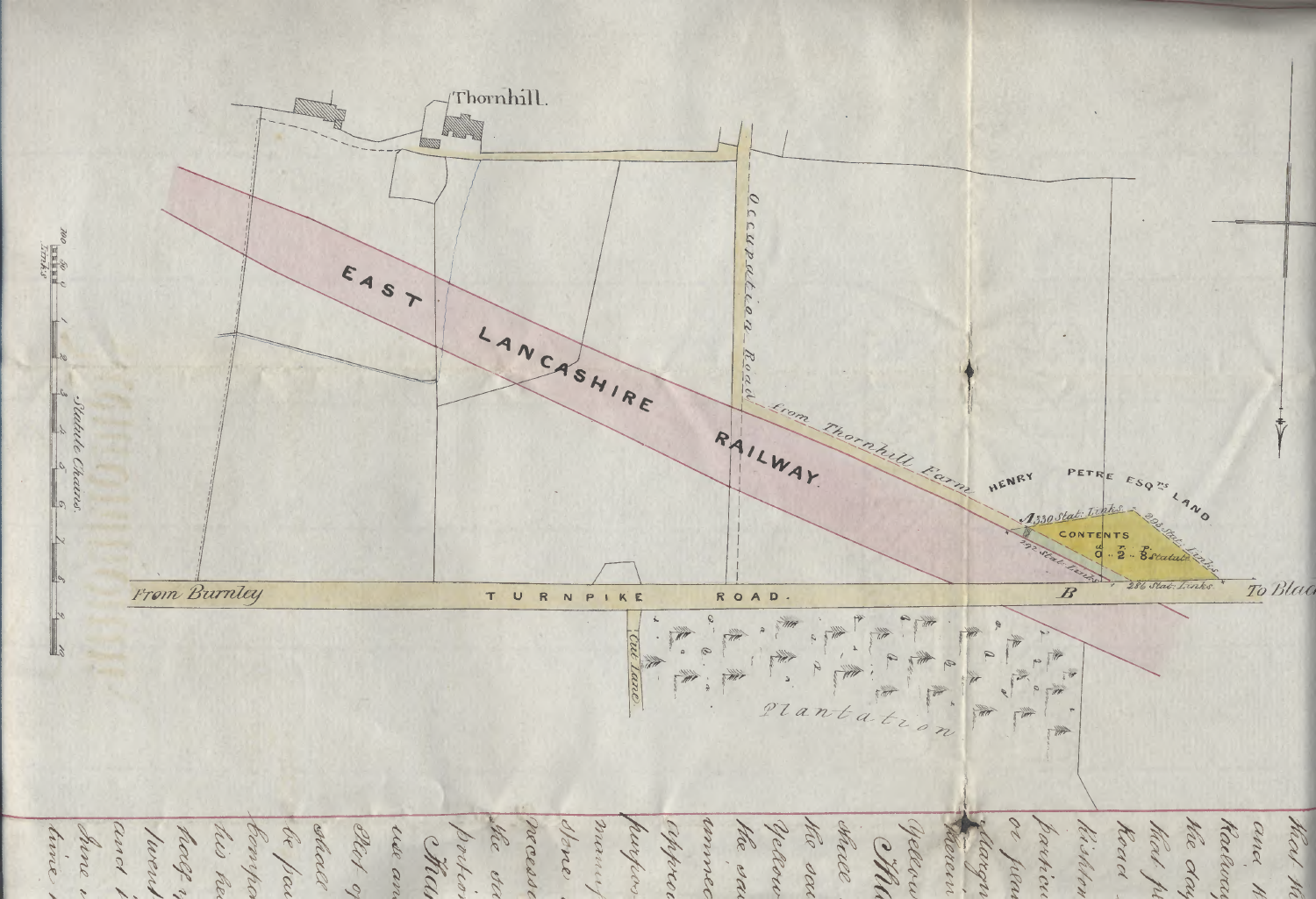during the time the said Company shall occupy the said plotof Land in the said Ellan coloured yellow Nat one half of the expense of preparing and engrossing this agreement of getting the same executed and of the Stamp tobe thereupon impressed shall be paid by the said stemy Petre his heirs or alsigns and the other half by the said Railway in Company WWWW55 whereof the saice Henry Petre has ut hereunto set his Hand and Seal and the said Railway we Company have hereunto affixed their Common Seal the day and year first above written +

Signed sealed and delivered (veing first) duly stamped by the within named Henry Petre in the presence of

Land Steward to the said Henry Petre.

Henry Peter

Passea inder the Common Seal of the.

Thomas Howson

Same Anithells